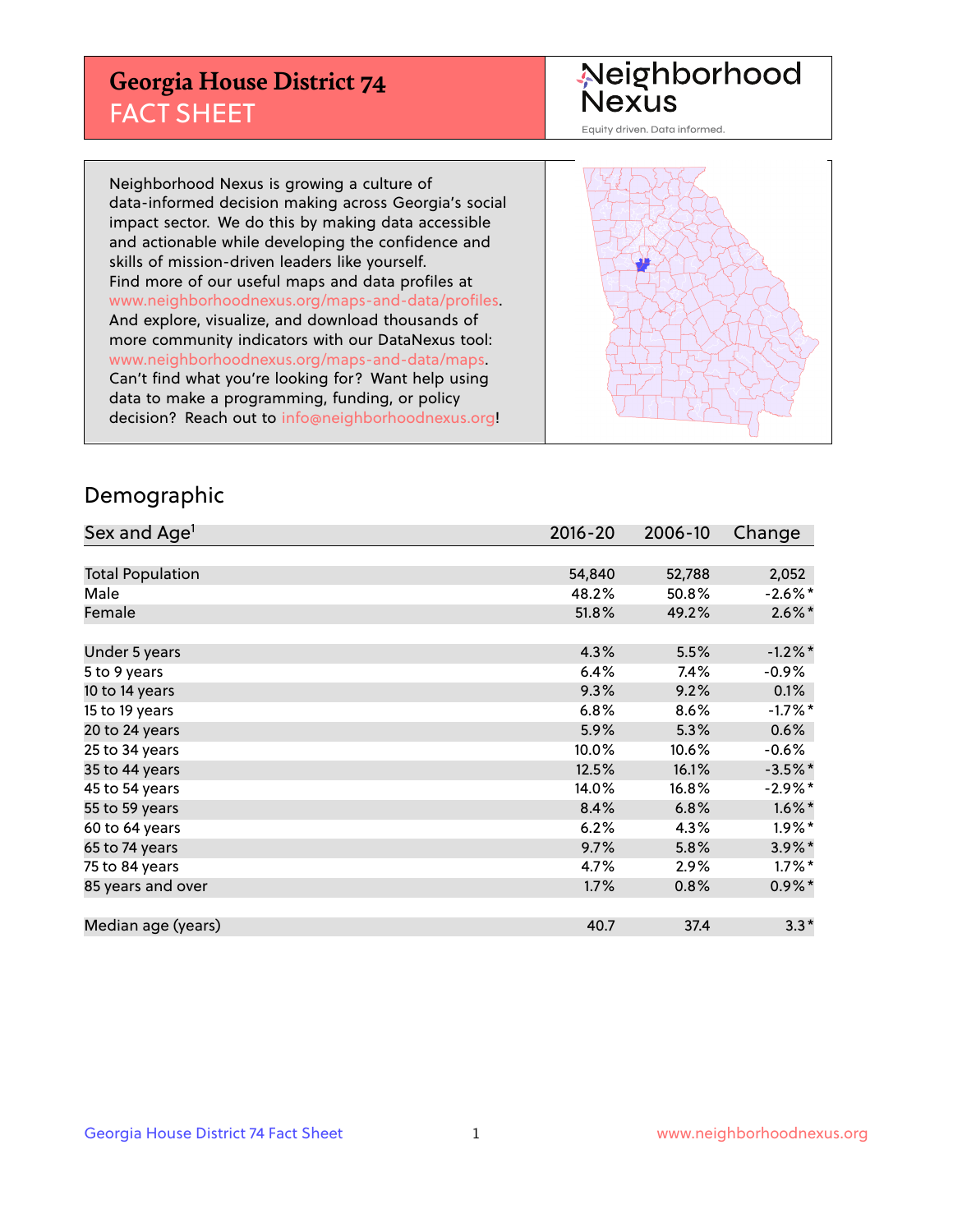## Demographic, continued...

| Race <sup>2</sup>                                            | $2016 - 20$ | 2006-10 | Change     |
|--------------------------------------------------------------|-------------|---------|------------|
| <b>Total population</b>                                      | 54,840      | 52,788  | 2,052      |
| One race                                                     | 97.2%       | 98.1%   | $-0.9\%$ * |
| White                                                        | 68.7%       | 73.8%   | $-5.1\%$ * |
| <b>Black or African American</b>                             | 25.9%       | 19.7%   | $6.1\%$ *  |
| American Indian and Alaska Native                            | 0.1%        | 0.3%    | $-0.2%$    |
| Asian                                                        | 1.8%        | 2.0%    | $-0.2%$    |
| Native Hawaiian and Other Pacific Islander                   | 0.0%        | 0.0%    | 0.0%       |
| Some other race                                              | 0.7%        | 2.3%    | $-1.6%$    |
| Two or more races                                            | 2.8%        | 1.9%    | $0.9\%$ *  |
| Race alone or in combination with other race(s) <sup>3</sup> | $2016 - 20$ | 2006-10 | Change     |
| Total population                                             | 54,840      | 52,788  | 2,052      |
| White                                                        | 71.2%       | 75.3%   | $-4.1\%$ * |
| <b>Black or African American</b>                             | 26.8%       | 20.6%   | $6.2\%$ *  |
| American Indian and Alaska Native                            | 0.5%        | 1.3%    | $-0.7%$ *  |
| Asian                                                        | 2.7%        | 2.5%    | 0.2%       |
| Native Hawaiian and Other Pacific Islander                   | 0.0%        | 0.0%    | 0.0%       |
| Some other race                                              | 1.5%        | 2.5%    | $-1.0%$    |
| Hispanic or Latino and Race <sup>4</sup>                     | $2016 - 20$ | 2006-10 | Change     |
| <b>Total population</b>                                      | 54,840      | 52,788  | 2,052      |
| Hispanic or Latino (of any race)                             | 7.0%        | 5.3%    | 1.7%       |
| Not Hispanic or Latino                                       | 93.0%       | 94.7%   | $-1.7%$ *  |
| White alone                                                  | 63.4%       | 70.9%   | $-7.5%$ *  |
| Black or African American alone                              | 25.4%       | 19.5%   | 5.9%*      |
| American Indian and Alaska Native alone                      | 0.1%        | 0.2%    | $-0.1%$    |
| Asian alone                                                  | 1.8%        | 2.0%    | $-0.2%$    |
| Native Hawaiian and Other Pacific Islander alone             | $0.0\%$     | 0.0%    | 0.0%       |
| Some other race alone                                        | 0.4%        | 0.5%    | $-0.1%$    |
| Two or more races                                            | 1.9%        | 1.6%    | 0.3%       |
| U.S. Citizenship Status <sup>5</sup>                         | $2016 - 20$ | 2006-10 | Change     |
|                                                              |             |         |            |
| Foreign-born population                                      | 3,050       | 2,919   | 131        |
| Naturalized U.S. citizen                                     | 60.3%       | 43.2%   | 17.1%*     |
| Not a U.S. citizen                                           | 39.7%       | 56.8%   | $-17.1%$   |
| Citizen, Voting Age Population <sup>6</sup>                  | 2016-20     | 2006-10 | Change     |
| Citizen, 18 and over population                              | 40,375      | 36,705  | $3,669*$   |
| Male                                                         | 48.8%       | 48.8%   | $-0.1%$    |
| Female                                                       | 51.2%       | 51.2%   | 0.1%       |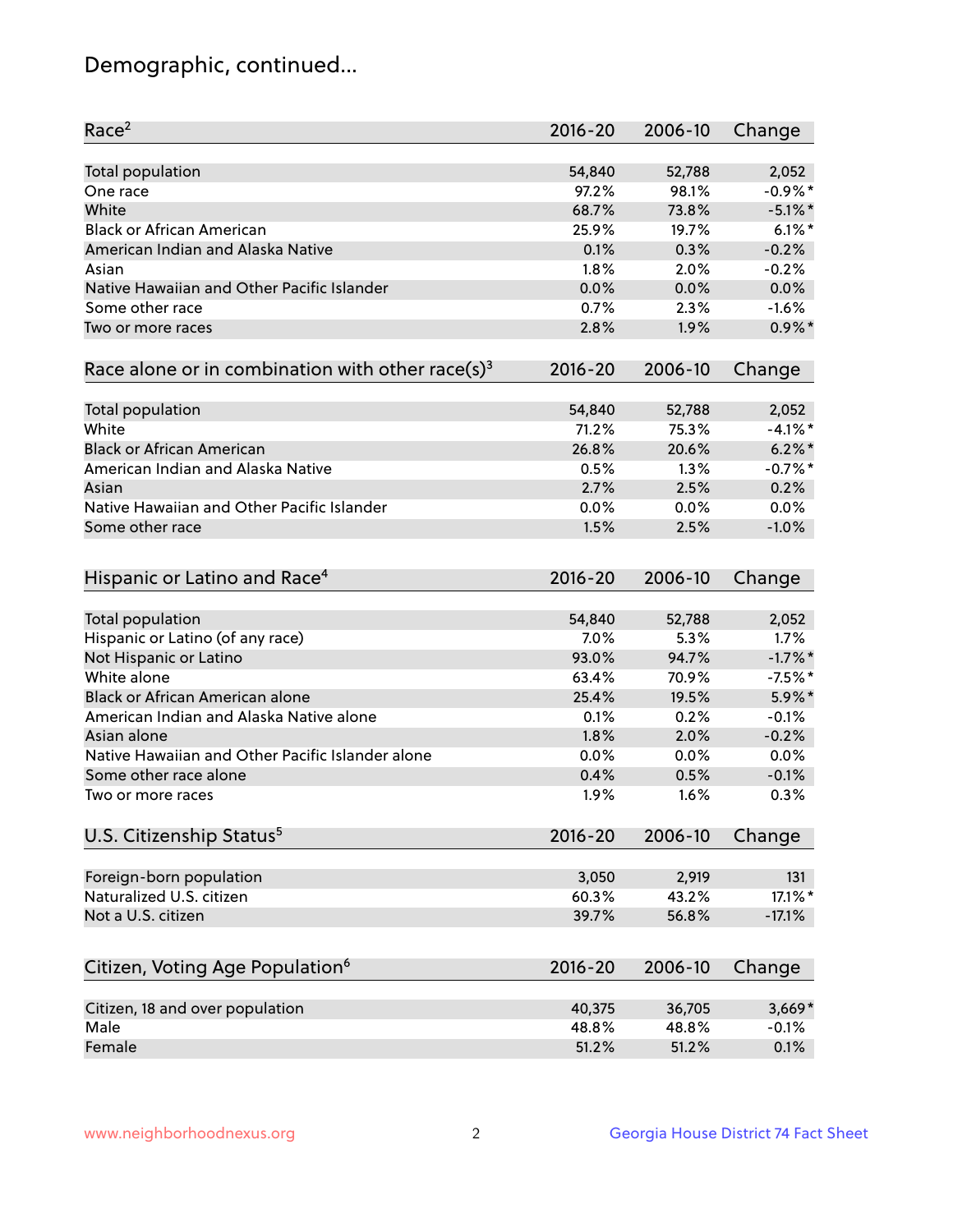#### Economic

| Income <sup>7</sup>                                 | $2016 - 20$ | 2006-10 | Change     |
|-----------------------------------------------------|-------------|---------|------------|
|                                                     |             |         |            |
| All households                                      | 19,156      | 18,000  | $1,156*$   |
| Less than \$10,000                                  | 2.9%        | 5.1%    | $-2.2%$    |
| \$10,000 to \$14,999                                | 2.9%        | 3.1%    | $-0.1%$    |
| \$15,000 to \$24,999                                | 8.1%        | 8.3%    | $-0.1%$    |
| \$25,000 to \$34,999                                | 9.0%        | 9.1%    | $-0.2%$    |
| \$35,000 to \$49,999                                | 12.0%       | 14.4%   | $-2.4%$    |
| \$50,000 to \$74,999                                | 17.0%       | 19.6%   | $-2.6%$    |
| \$75,000 to \$99,999                                | 14.4%       | 14.9%   | $-0.4%$    |
| \$100,000 to \$149,999                              | 16.5%       | 15.3%   | 1.2%       |
| \$150,000 to \$199,999                              | 7.4%        | 6.3%    | 1.1%       |
| \$200,000 or more                                   | 9.7%        | 4.0%    | $5.7\%$ *  |
| Median household income (dollars)                   | 72,398      | 62,356  | 10,042*    |
| Mean household income (dollars)                     | 104,113     | 75,866  | 28,247*    |
| With earnings                                       | 79.0%       | 84.2%   | $-5.2%$ *  |
| Mean earnings (dollars)                             | 105,652     | 75,687  | 29,965*    |
| <b>With Social Security</b>                         | 33.5%       | 24.9%   | $8.6\%$ *  |
| Mean Social Security income (dollars)               | 21,806      | 15,726  | $6,079*$   |
| With retirement income                              | 26.6%       | 21.4%   | $5.1\%$ *  |
| Mean retirement income (dollars)                    | 32,383      | 21,805  | 10,578 *   |
| With Supplemental Security Income                   | 5.6%        | 3.1%    | $2.5%$ *   |
| Mean Supplemental Security Income (dollars)         | 9,701       | 7,329   | 2,371      |
| With cash public assistance income                  | 0.7%        | 1.6%    | $-0.8%$    |
| Mean cash public assistance income (dollars)        | $\mathbf 0$ | 3,868   | $-3,868$   |
| With Food Stamp/SNAP benefits in the past 12 months | 7.7%        | 6.4%    | 1.2%       |
|                                                     |             |         |            |
| Families                                            | 14,638      | 13,882  | 756*       |
| Less than \$10,000                                  | 2.9%        | 3.4%    | $-0.5%$    |
| \$10,000 to \$14,999                                | 1.5%        | 2.0%    | $-0.6%$    |
| \$15,000 to \$24,999                                | 4.7%        | 6.2%    | $-1.6%$    |
| \$25,000 to \$34,999                                | 6.1%        | 7.7%    | $-1.6%$    |
| \$35,000 to \$49,999                                | 10.8%       | 11.7%   | $-0.9%$    |
| \$50,000 to \$74,999                                | 17.1%       | 21.0%   | $-3.8\%$ * |
| \$75,000 to \$99,999                                | 15.5%       | 17.0%   | $-1.5%$    |
| \$100,000 to \$149,999                              | 20.1%       | 18.2%   | 1.9%       |
| \$150,000 to \$199,999                              | 9.2%        | 7.6%    | 1.6%       |
| \$200,000 or more                                   | 12.1%       | 5.2%    | $6.9\%$ *  |
| Median family income (dollars)                      | 86,037      | 72,594  | 13,443*    |
| Mean family income (dollars)                        | 120,266     | 85,253  | 35,013*    |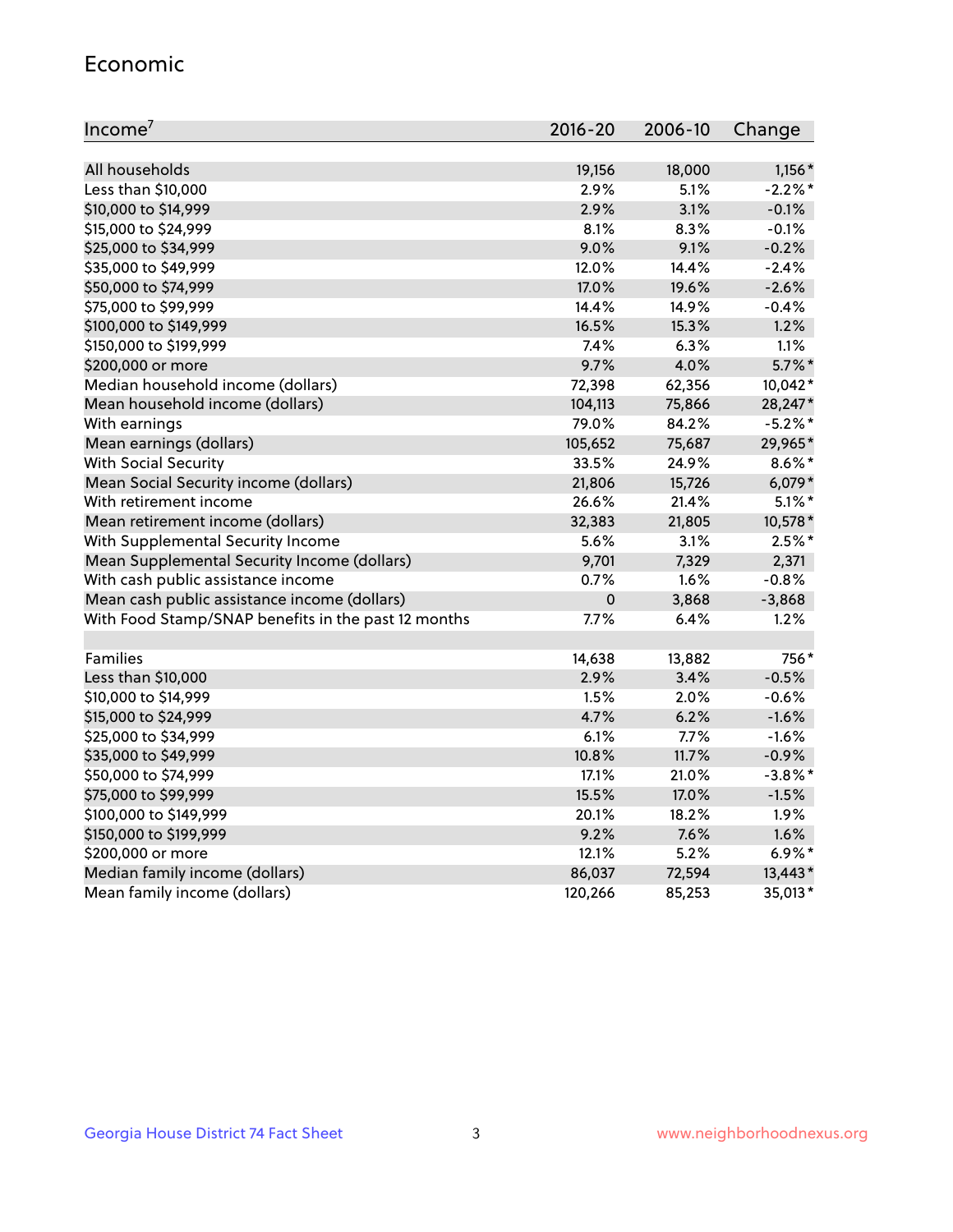## Economic, continued...

| Nonfamily households<br>4,518<br>4,118<br>400<br>Median nonfamily income (dollars)<br>34,132<br>36,251<br>$-2,119$<br>Mean nonfamily income (dollars)<br>5,088*<br>47,579<br>42,490<br>Median earnings for workers (dollars)<br>$5,734*$<br>38,412<br>32,679<br>Median earnings for male full-time, year-round workers<br>4,880*<br>56,201<br>51,321<br>(dollars)<br>$5,623*$<br>Median earnings for female full-time, year-round workers<br>42,740<br>37,117<br>(dollars)<br>10,772*<br>Per capita income (dollars)<br>37,101<br>26,330<br>Families and People Below Poverty Level <sup>9</sup><br>2016-20<br>2006-10<br>Change<br><b>All families</b><br>7.9%<br>7.3%<br>0.6%<br>With related children under 18 years<br>12.2%<br>9.8%<br>2.4%<br>With related children under 5 years only<br>6.5%<br>9.0%<br>$-2.4%$<br>Married couple families<br>4.6%<br>3.9%<br>0.7%<br>With related children under 18 years<br>4.6%<br>1.3%<br>5.9%<br>With related children under 5 years only<br>5.9%<br>$-4.1%$<br>1.8%<br>Families with female householder, no husband present<br>20.8%<br>24.5%<br>$-3.7%$<br>With related children under 18 years<br>33.0%<br>31.1%<br>1.9%<br>With related children under 5 years only<br>16.9%<br>16.3%<br>0.6%<br>$-0.2%$<br>All people<br>9.9%<br>10.2%<br>Under 18 years<br>1.4%<br>15.7%<br>14.4%<br>1.9%<br>Related children under 18 years<br>15.6%<br>13.8%<br>Related children under 5 years<br>14.5%<br>14.6%<br>$-0.1%$<br>2.3%<br>Related children 5 to 17 years<br>13.5%<br>15.9% | Income, continued <sup>8</sup> | $2016 - 20$ | 2006-10 | Change  |
|------------------------------------------------------------------------------------------------------------------------------------------------------------------------------------------------------------------------------------------------------------------------------------------------------------------------------------------------------------------------------------------------------------------------------------------------------------------------------------------------------------------------------------------------------------------------------------------------------------------------------------------------------------------------------------------------------------------------------------------------------------------------------------------------------------------------------------------------------------------------------------------------------------------------------------------------------------------------------------------------------------------------------------------------------------------------------------------------------------------------------------------------------------------------------------------------------------------------------------------------------------------------------------------------------------------------------------------------------------------------------------------------------------------------------------------------------------------------------------------------------------------------------|--------------------------------|-------------|---------|---------|
|                                                                                                                                                                                                                                                                                                                                                                                                                                                                                                                                                                                                                                                                                                                                                                                                                                                                                                                                                                                                                                                                                                                                                                                                                                                                                                                                                                                                                                                                                                                              |                                |             |         |         |
|                                                                                                                                                                                                                                                                                                                                                                                                                                                                                                                                                                                                                                                                                                                                                                                                                                                                                                                                                                                                                                                                                                                                                                                                                                                                                                                                                                                                                                                                                                                              |                                |             |         |         |
|                                                                                                                                                                                                                                                                                                                                                                                                                                                                                                                                                                                                                                                                                                                                                                                                                                                                                                                                                                                                                                                                                                                                                                                                                                                                                                                                                                                                                                                                                                                              |                                |             |         |         |
|                                                                                                                                                                                                                                                                                                                                                                                                                                                                                                                                                                                                                                                                                                                                                                                                                                                                                                                                                                                                                                                                                                                                                                                                                                                                                                                                                                                                                                                                                                                              |                                |             |         |         |
|                                                                                                                                                                                                                                                                                                                                                                                                                                                                                                                                                                                                                                                                                                                                                                                                                                                                                                                                                                                                                                                                                                                                                                                                                                                                                                                                                                                                                                                                                                                              |                                |             |         |         |
|                                                                                                                                                                                                                                                                                                                                                                                                                                                                                                                                                                                                                                                                                                                                                                                                                                                                                                                                                                                                                                                                                                                                                                                                                                                                                                                                                                                                                                                                                                                              |                                |             |         |         |
|                                                                                                                                                                                                                                                                                                                                                                                                                                                                                                                                                                                                                                                                                                                                                                                                                                                                                                                                                                                                                                                                                                                                                                                                                                                                                                                                                                                                                                                                                                                              |                                |             |         |         |
|                                                                                                                                                                                                                                                                                                                                                                                                                                                                                                                                                                                                                                                                                                                                                                                                                                                                                                                                                                                                                                                                                                                                                                                                                                                                                                                                                                                                                                                                                                                              |                                |             |         |         |
|                                                                                                                                                                                                                                                                                                                                                                                                                                                                                                                                                                                                                                                                                                                                                                                                                                                                                                                                                                                                                                                                                                                                                                                                                                                                                                                                                                                                                                                                                                                              |                                |             |         |         |
|                                                                                                                                                                                                                                                                                                                                                                                                                                                                                                                                                                                                                                                                                                                                                                                                                                                                                                                                                                                                                                                                                                                                                                                                                                                                                                                                                                                                                                                                                                                              |                                |             |         |         |
|                                                                                                                                                                                                                                                                                                                                                                                                                                                                                                                                                                                                                                                                                                                                                                                                                                                                                                                                                                                                                                                                                                                                                                                                                                                                                                                                                                                                                                                                                                                              |                                |             |         |         |
|                                                                                                                                                                                                                                                                                                                                                                                                                                                                                                                                                                                                                                                                                                                                                                                                                                                                                                                                                                                                                                                                                                                                                                                                                                                                                                                                                                                                                                                                                                                              |                                |             |         |         |
|                                                                                                                                                                                                                                                                                                                                                                                                                                                                                                                                                                                                                                                                                                                                                                                                                                                                                                                                                                                                                                                                                                                                                                                                                                                                                                                                                                                                                                                                                                                              |                                |             |         |         |
|                                                                                                                                                                                                                                                                                                                                                                                                                                                                                                                                                                                                                                                                                                                                                                                                                                                                                                                                                                                                                                                                                                                                                                                                                                                                                                                                                                                                                                                                                                                              |                                |             |         |         |
|                                                                                                                                                                                                                                                                                                                                                                                                                                                                                                                                                                                                                                                                                                                                                                                                                                                                                                                                                                                                                                                                                                                                                                                                                                                                                                                                                                                                                                                                                                                              |                                |             |         |         |
|                                                                                                                                                                                                                                                                                                                                                                                                                                                                                                                                                                                                                                                                                                                                                                                                                                                                                                                                                                                                                                                                                                                                                                                                                                                                                                                                                                                                                                                                                                                              |                                |             |         |         |
|                                                                                                                                                                                                                                                                                                                                                                                                                                                                                                                                                                                                                                                                                                                                                                                                                                                                                                                                                                                                                                                                                                                                                                                                                                                                                                                                                                                                                                                                                                                              |                                |             |         |         |
|                                                                                                                                                                                                                                                                                                                                                                                                                                                                                                                                                                                                                                                                                                                                                                                                                                                                                                                                                                                                                                                                                                                                                                                                                                                                                                                                                                                                                                                                                                                              |                                |             |         |         |
|                                                                                                                                                                                                                                                                                                                                                                                                                                                                                                                                                                                                                                                                                                                                                                                                                                                                                                                                                                                                                                                                                                                                                                                                                                                                                                                                                                                                                                                                                                                              |                                |             |         |         |
|                                                                                                                                                                                                                                                                                                                                                                                                                                                                                                                                                                                                                                                                                                                                                                                                                                                                                                                                                                                                                                                                                                                                                                                                                                                                                                                                                                                                                                                                                                                              |                                |             |         |         |
|                                                                                                                                                                                                                                                                                                                                                                                                                                                                                                                                                                                                                                                                                                                                                                                                                                                                                                                                                                                                                                                                                                                                                                                                                                                                                                                                                                                                                                                                                                                              |                                |             |         |         |
|                                                                                                                                                                                                                                                                                                                                                                                                                                                                                                                                                                                                                                                                                                                                                                                                                                                                                                                                                                                                                                                                                                                                                                                                                                                                                                                                                                                                                                                                                                                              |                                |             |         |         |
|                                                                                                                                                                                                                                                                                                                                                                                                                                                                                                                                                                                                                                                                                                                                                                                                                                                                                                                                                                                                                                                                                                                                                                                                                                                                                                                                                                                                                                                                                                                              |                                |             |         |         |
|                                                                                                                                                                                                                                                                                                                                                                                                                                                                                                                                                                                                                                                                                                                                                                                                                                                                                                                                                                                                                                                                                                                                                                                                                                                                                                                                                                                                                                                                                                                              |                                |             |         |         |
|                                                                                                                                                                                                                                                                                                                                                                                                                                                                                                                                                                                                                                                                                                                                                                                                                                                                                                                                                                                                                                                                                                                                                                                                                                                                                                                                                                                                                                                                                                                              |                                |             |         |         |
|                                                                                                                                                                                                                                                                                                                                                                                                                                                                                                                                                                                                                                                                                                                                                                                                                                                                                                                                                                                                                                                                                                                                                                                                                                                                                                                                                                                                                                                                                                                              |                                |             |         |         |
|                                                                                                                                                                                                                                                                                                                                                                                                                                                                                                                                                                                                                                                                                                                                                                                                                                                                                                                                                                                                                                                                                                                                                                                                                                                                                                                                                                                                                                                                                                                              | 18 years and over              | 8.1%        | 8.6%    | $-0.5%$ |
| $-0.2%$<br>18 to 64 years<br>8.7%<br>8.8%                                                                                                                                                                                                                                                                                                                                                                                                                                                                                                                                                                                                                                                                                                                                                                                                                                                                                                                                                                                                                                                                                                                                                                                                                                                                                                                                                                                                                                                                                    |                                |             |         |         |
| 65 years and over<br>5.8%<br>7.0%<br>$-1.1%$                                                                                                                                                                                                                                                                                                                                                                                                                                                                                                                                                                                                                                                                                                                                                                                                                                                                                                                                                                                                                                                                                                                                                                                                                                                                                                                                                                                                                                                                                 |                                |             |         |         |
| People in families<br>8.8%<br>8.3%<br>0.5%                                                                                                                                                                                                                                                                                                                                                                                                                                                                                                                                                                                                                                                                                                                                                                                                                                                                                                                                                                                                                                                                                                                                                                                                                                                                                                                                                                                                                                                                                   |                                |             |         |         |
| Unrelated individuals 15 years and over                                                                                                                                                                                                                                                                                                                                                                                                                                                                                                                                                                                                                                                                                                                                                                                                                                                                                                                                                                                                                                                                                                                                                                                                                                                                                                                                                                                                                                                                                      |                                |             |         |         |
| 18.9%<br>25.5%<br>$-6.6%$                                                                                                                                                                                                                                                                                                                                                                                                                                                                                                                                                                                                                                                                                                                                                                                                                                                                                                                                                                                                                                                                                                                                                                                                                                                                                                                                                                                                                                                                                                    |                                |             |         |         |
| Non-Hispanic white people<br>7.9%<br>7.2%<br>0.7%                                                                                                                                                                                                                                                                                                                                                                                                                                                                                                                                                                                                                                                                                                                                                                                                                                                                                                                                                                                                                                                                                                                                                                                                                                                                                                                                                                                                                                                                            |                                |             |         |         |
| Black or African-American people<br>11.3%<br>15.4%<br>$-4.1%$                                                                                                                                                                                                                                                                                                                                                                                                                                                                                                                                                                                                                                                                                                                                                                                                                                                                                                                                                                                                                                                                                                                                                                                                                                                                                                                                                                                                                                                                |                                |             |         |         |
| 15.9%<br>12.4%<br>Asian people<br>3.4%                                                                                                                                                                                                                                                                                                                                                                                                                                                                                                                                                                                                                                                                                                                                                                                                                                                                                                                                                                                                                                                                                                                                                                                                                                                                                                                                                                                                                                                                                       |                                |             |         |         |
| Hispanic or Latino people<br>28.4%<br>31.3%<br>$-2.9%$                                                                                                                                                                                                                                                                                                                                                                                                                                                                                                                                                                                                                                                                                                                                                                                                                                                                                                                                                                                                                                                                                                                                                                                                                                                                                                                                                                                                                                                                       |                                |             |         |         |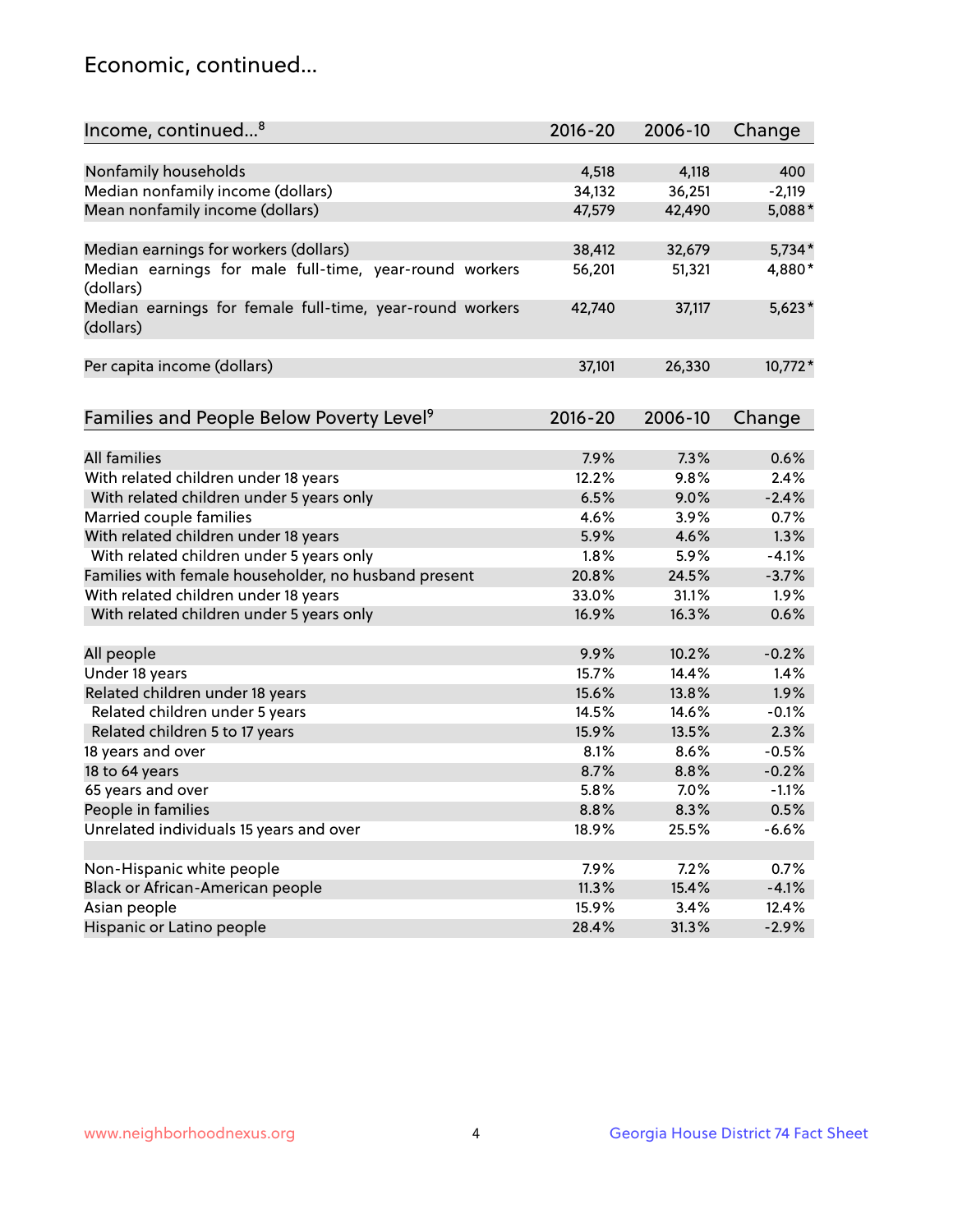## Employment

| Employment Status <sup>10</sup>                                             | $2016 - 20$ | 2006-10 | Change     |
|-----------------------------------------------------------------------------|-------------|---------|------------|
|                                                                             |             |         |            |
| Population 16 years and over                                                | 42,958      | 39,990  | $2,969*$   |
| In labor force                                                              | 61.1%       | 66.4%   | $-5.3\%$ * |
| Civilian labor force                                                        | 60.9%       | 66.2%   | $-5.3\%$ * |
| Employed                                                                    | 57.9%       | 60.5%   | $-2.6%$    |
| Unemployed                                                                  | 3.0%        | 5.7%    | $-2.7%$    |
| <b>Armed Forces</b>                                                         | 0.2%        | 0.2%    | $-0.0%$    |
| Not in labor force                                                          | 38.9%       | 33.6%   | $5.3\%$ *  |
| Civilian labor force                                                        | 26,180      | 26,475  | $-295$     |
|                                                                             | 5.0%        | 8.6%    | $-3.6%$    |
| <b>Unemployment Rate</b>                                                    |             |         |            |
| Females 16 years and over                                                   | 22,046      | 20,385  | $1,661*$   |
| In labor force                                                              | 56.4%       | 60.4%   | $-4.1%$    |
| Civilian labor force                                                        | 56.2%       | 60.4%   | $-4.2%$    |
| Employed                                                                    | 52.7%       | 55.3%   | $-2.6%$    |
|                                                                             |             |         |            |
| Own children of the householder under 6 years                               | 2,815       | 3,402   | $-587$     |
| All parents in family in labor force                                        | 59.2%       | 67.3%   | $-8.1%$    |
| Own children of the householder 6 to 17 years                               | 10,193      | 10,488  | $-295$     |
| All parents in family in labor force                                        | 62.4%       | 69.7%   | $-7.3\%$ * |
|                                                                             |             |         |            |
| Industry <sup>11</sup>                                                      | $2016 - 20$ | 2006-10 | Change     |
|                                                                             |             |         |            |
| Civilian employed population 16 years and over                              | 24,873      | 24,197  | 676        |
| Agriculture, forestry, fishing and hunting, and mining                      | 0.5%        | 0.1%    | 0.3%       |
| Construction                                                                | 7.7%        | 6.3%    | 1.4%       |
| Manufacturing                                                               | 8.1%        | 10.7%   | $-2.5%$ *  |
| Wholesale trade                                                             | 3.5%        | 4.5%    | $-1.0%$    |
| Retail trade                                                                | 10.2%       | 11.3%   | $-1.2%$    |
| Transportation and warehousing, and utilities                               | 14.4%       | 13.9%   | 0.5%       |
| Information                                                                 | 1.2%        | 2.6%    | $-1.4%$    |
| Finance and insurance, and real estate and rental and leasing               | 5.3%        | 4.9%    | 0.3%       |
| Professional, scientific, and management, and administrative                | $9.9\%$     | 8.9%    | 1.0%       |
| and waste management services                                               |             |         |            |
| Educational services, and health care and social assistance                 | 19.5%       | 18.3%   | 1.2%       |
| Arts, entertainment, and recreation, and accommodation and<br>food services | 7.7%        | 6.9%    | 0.7%       |
| Other services, except public administration                                | 5.3%        | 5.0%    | 0.2%       |
| Public administration                                                       | 6.9%        | 6.4%    | 0.5%       |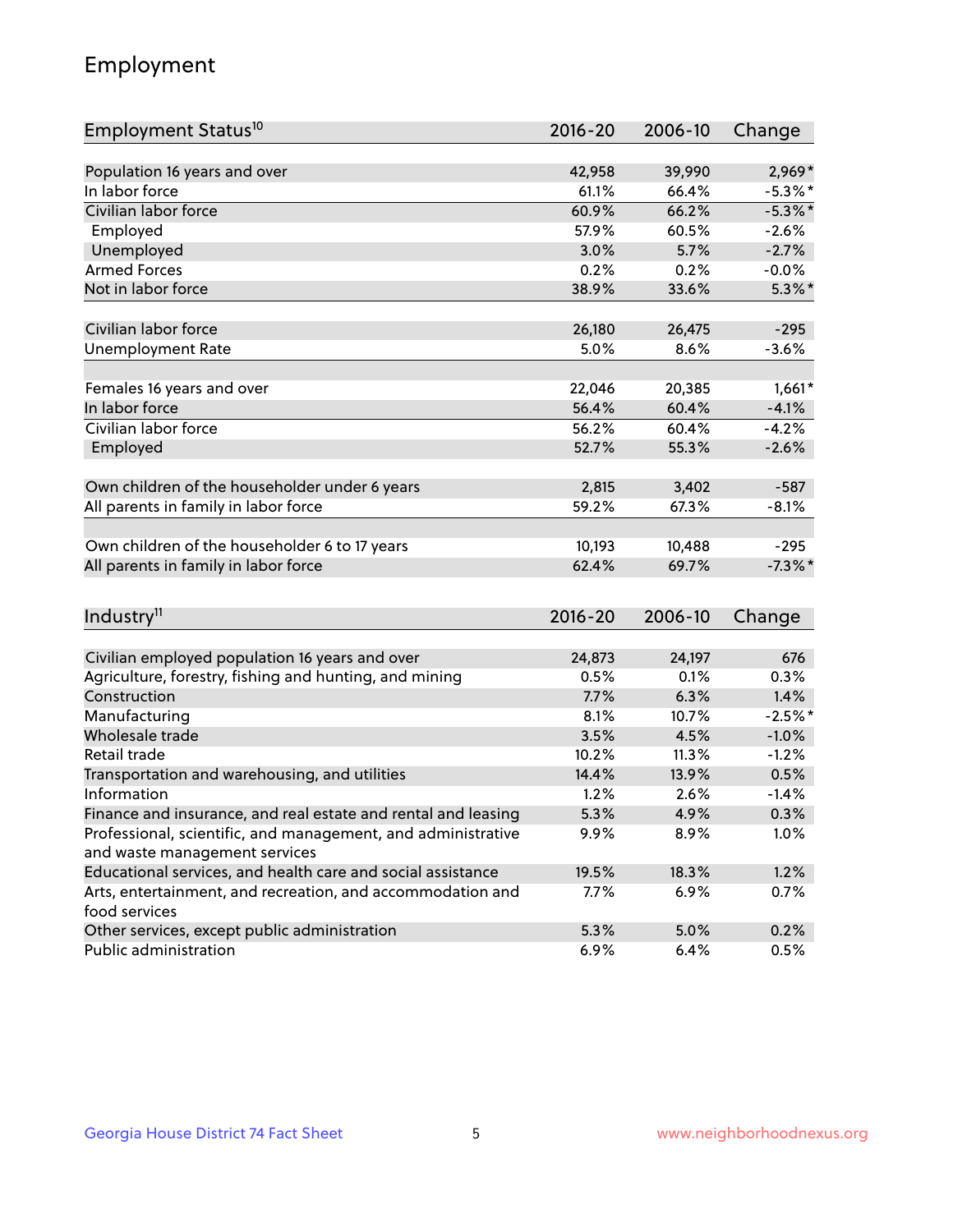## Employment, continued...

| Occupation <sup>12</sup>                                                    | $2016 - 20$ | 2006-10 | Change     |
|-----------------------------------------------------------------------------|-------------|---------|------------|
| Civilian employed population 16 years and over                              |             |         | 676        |
|                                                                             | 24,873      | 24,197  | 1.2%       |
| Management, business, science, and arts occupations                         | 35.8%       | 34.6%   |            |
| Service occupations                                                         | 13.7%       | 13.0%   | 0.7%       |
| Sales and office occupations                                                | 22.3%       | 26.6%   | $-4.3\%$ * |
| and<br>Natural<br>resources,<br>construction,<br>maintenance<br>occupations | 11.8%       | 10.2%   | 1.5%       |
| Production, transportation, and material moving occupations                 | 16.4%       | 15.6%   | 0.8%       |
| Class of Worker <sup>13</sup>                                               | $2016 - 20$ | 2006-10 | Change     |
|                                                                             |             |         | 676        |
| Civilian employed population 16 years and over                              | 24,873      | 24,197  |            |
| Private wage and salary workers                                             | 75.8%       | 77.2%   | $-1.3%$    |
| Government workers                                                          | 16.9%       | 17.6%   | $-0.8%$    |
| Self-employed in own not incorporated business workers                      | 7.3%        | 5.0%    | $2.3\%$ *  |
| Unpaid family workers                                                       | 0.0%        | 0.2%    | $-0.2%$    |
| Job Flows <sup>14</sup>                                                     | 2019        | 2010    | Change     |
|                                                                             |             |         |            |
| Total Jobs in district                                                      | 6,554       | 4,533   | 2,021      |
| Held by residents of district                                               | 14.7%       | 16.5%   | $-1.8%$    |
| Held by non-residents of district                                           | 85.3%       | 83.5%   | 1.8%       |
| Jobs by Industry Sector <sup>15</sup>                                       | 2019        | 2010    | Change     |
| Total Jobs in district                                                      | 6,554       | 4,533   | 2,021      |
|                                                                             | 18.2%       |         |            |
| Goods Producing sectors                                                     |             | 19.3%   | $-1.1%$    |
| Trade, Transportation, and Utilities sectors                                | 13.3%       | 17.7%   | $-4.4%$    |
| All Other Services sectors                                                  | 68.6%       | 63.0%   | 5.6%       |
| Total Jobs in district held by district residents                           | 965         | 748     | 217        |
| <b>Goods Producing sectors</b>                                              | 24.8%       | 25.4%   | $-0.6%$    |
| Trade, Transportation, and Utilities sectors                                | 10.7%       | 17.4%   | $-6.7%$    |
| All Other Services sectors                                                  | 64.6%       | 57.2%   | 7.3%       |
|                                                                             |             |         |            |
| Jobs by Earnings <sup>16</sup>                                              | 2019        | 2010    | Change     |
|                                                                             |             |         |            |
| Total Jobs in district                                                      | 6,554       | 4,533   | 2,021      |
| Jobs with earnings \$1250/month or less                                     | 30.4%       | 36.5%   | $-6.1%$    |
| Jobs with earnings \$1251/month to \$3333/month                             | 34.6%       | 36.5%   | $-1.9%$    |
| Jobs with earnings greater than \$3333/month                                | 35.0%       | 27.0%   | 8.0%       |
| Total Jobs in district held by district residents                           | 965         | 748     | 217        |
| Jobs with earnings \$1250/month or less                                     | 28.2%       | 31.8%   | $-3.6%$    |
| Jobs with earnings \$1251/month to \$3333/month                             | 36.0%       | 40.6%   | $-4.7%$    |
| Jobs with earnings greater than \$3333/month                                | 35.9%       | 27.5%   | 8.3%       |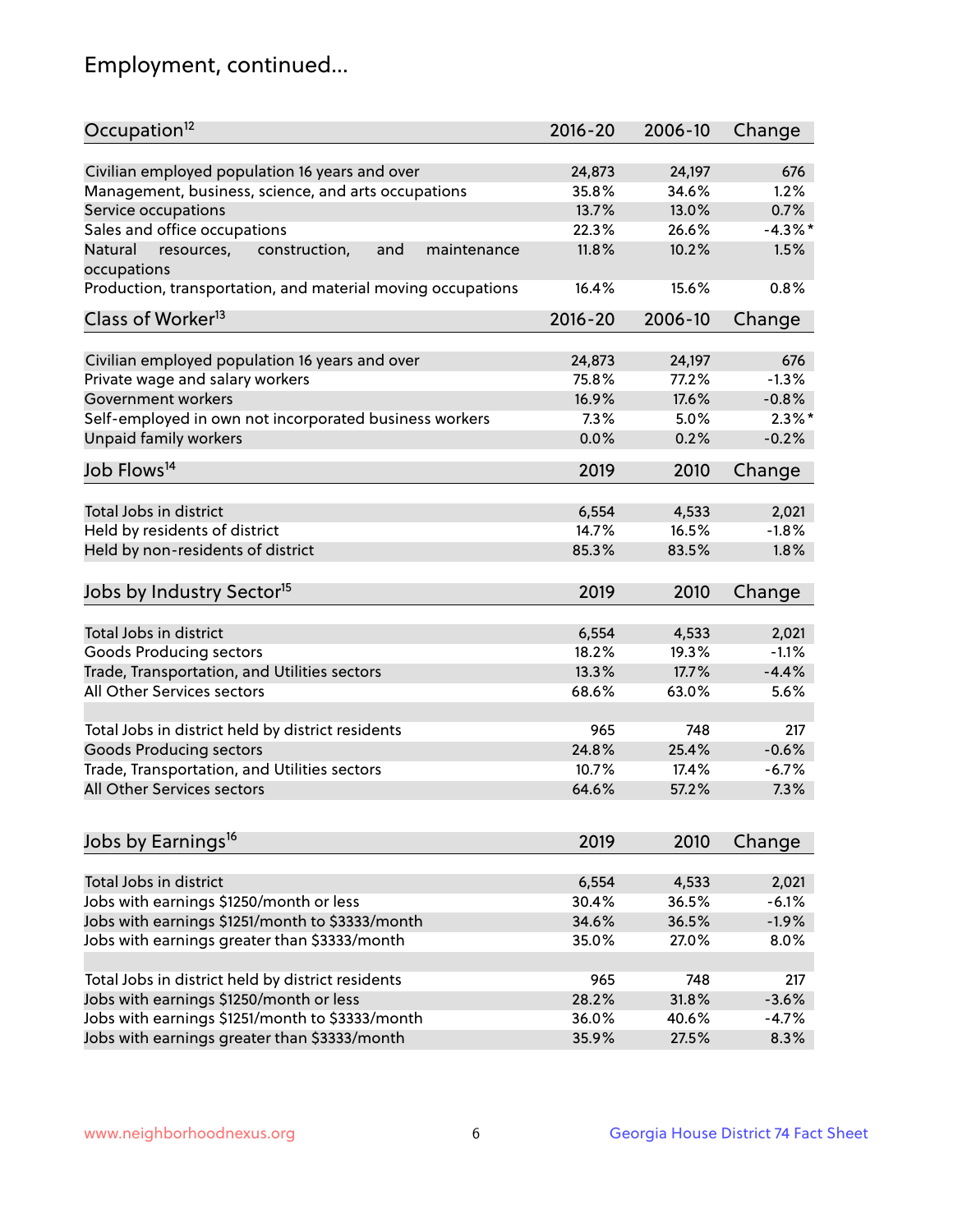## Employment, continued...

| Jobs by Age of Worker <sup>17</sup>               | 2019  | 2010  | Change  |
|---------------------------------------------------|-------|-------|---------|
|                                                   |       |       |         |
| Total Jobs in district                            | 6,554 | 4,533 | 2,021   |
| Jobs with workers age 29 or younger               | 18.1% | 19.6% | $-1.5%$ |
| Jobs with workers age 30 to 54                    | 55.3% | 61.7% | $-6.4%$ |
| Jobs with workers age 55 or older                 | 26.6% | 18.7% | 7.9%    |
|                                                   |       |       |         |
| Total Jobs in district held by district residents | 965   | 748   | 217     |
| Jobs with workers age 29 or younger               | 14.2% | 16.0% | $-1.8%$ |
| Jobs with workers age 30 to 54                    | 53.5% | 61.4% | $-7.9%$ |
| Jobs with workers age 55 or older                 | 32.3% | 22.6% | 9.7%    |

#### Education

| School Enrollment <sup>18</sup>                | $2016 - 20$ | 2006-10 | Change     |
|------------------------------------------------|-------------|---------|------------|
|                                                |             |         |            |
| Population 3 years and over enrolled in school | 14,589      | 15,797  | $-1,208*$  |
| Nursery school, preschool                      | 4.4%        | 5.3%    | $-0.9%$    |
| Kindergarten                                   | 4.8%        | 4.6%    | 0.2%       |
| Elementary school (grades 1-8)                 | 48.5%       | 46.2%   | 2.3%       |
| High school (grades 9-12)                      | 22.9%       | 25.4%   | $-2.5%$    |
| College or graduate school                     | 19.4%       | 18.5%   | 1.0%       |
| Educational Attainment <sup>19</sup>           | $2016 - 20$ | 2006-10 | Change     |
|                                                |             |         |            |
| Population 25 years and over                   | 36,895      | 33,852  | $3,043*$   |
| Less than 9th grade                            | 2.9%        | 3.6%    | $-0.7%$    |
| 9th to 12th grade, no diploma                  | 6.8%        | 8.9%    | $-2.0%$    |
| High school graduate (includes equivalency)    | 32.3%       | 32.7%   | $-0.4%$    |
| Some college, no degree                        | 18.9%       | 21.8%   | $-2.8\%$ * |
| Associate's degree                             | 9.0%        | 8.1%    | 0.9%       |
| Bachelor's degree                              | 20.4%       | 16.8%   | $3.6\%$ *  |
| Graduate or professional degree                | 9.6%        | 8.2%    | 1.5%       |
|                                                |             |         |            |
| Percent high school graduate or higher         | 90.3%       | 87.5%   | $2.7\%$    |
| Percent bachelor's degree or higher            | 30.1%       | 25.0%   | $5.1\%$ *  |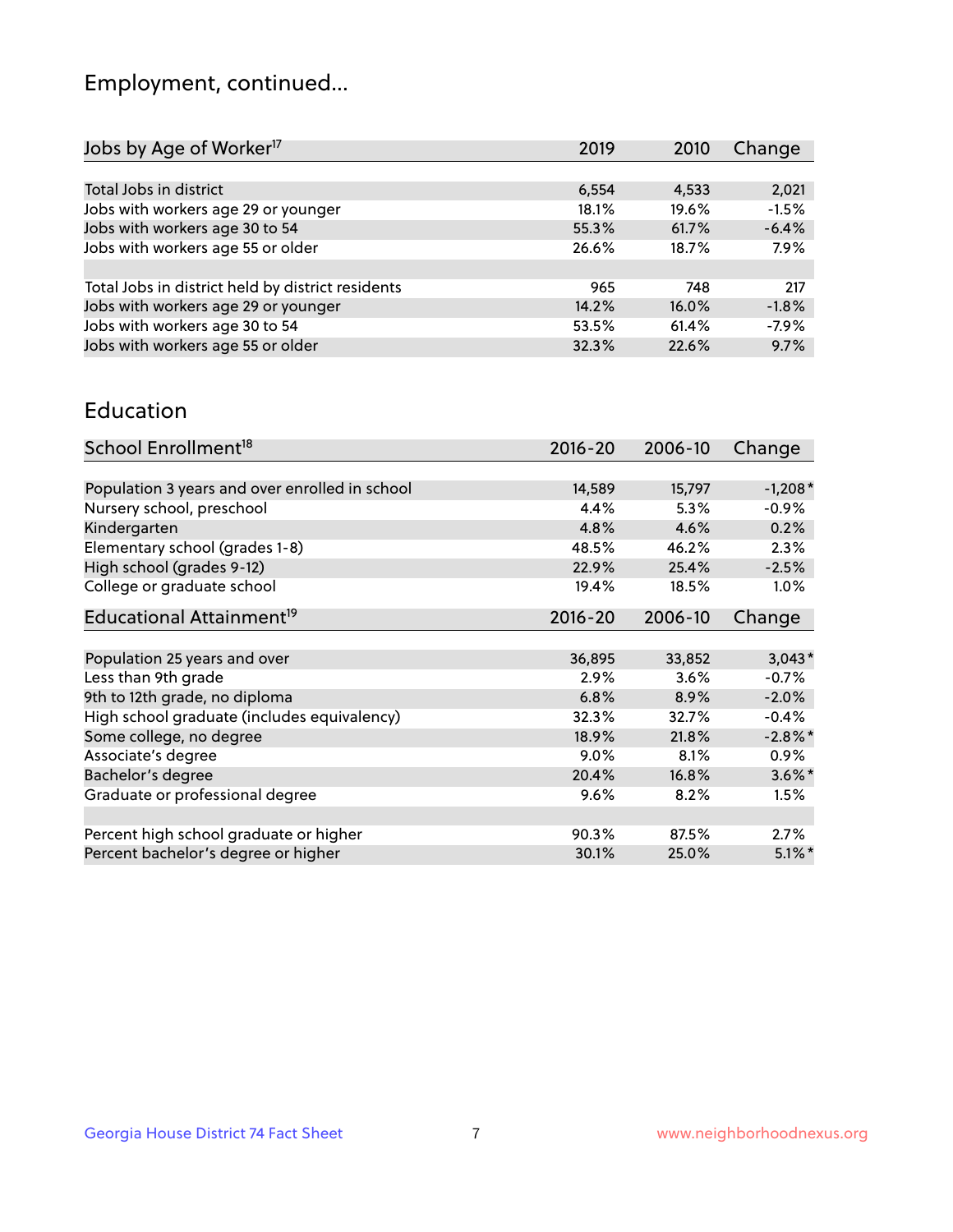## Housing

| Households by Type <sup>20</sup>                     | 2016-20 | 2006-10 | Change     |
|------------------------------------------------------|---------|---------|------------|
|                                                      |         |         |            |
| <b>Total households</b>                              | 19,156  | 18,000  | $1,156*$   |
| Family households (families)                         | 76.4%   | 77.1%   | $-0.7%$    |
| With own children under 18 years                     | 31.9%   | 39.6%   | $-7.7%$ *  |
| Married-couple family                                | 59.8%   | 62.6%   | $-2.8%$    |
| With own children of the householder under 18 years  | 24.2%   | 31.2%   | $-6.9\%$ * |
| Male householder, no wife present, family            | 3.8%    | 3.3%    | 0.4%       |
| With own children of the householder under 18 years  | 1.8%    | 1.6%    | 0.2%       |
| Female householder, no husband present, family       | 12.8%   | 11.2%   | 1.6%       |
| With own children of the householder under 18 years  | 5.9%    | 6.8%    | $-0.9%$    |
| Nonfamily households                                 | 23.6%   | 22.9%   | 0.7%       |
| Householder living alone                             | 20.0%   | 18.7%   | 1.3%       |
| 65 years and over                                    | 8.1%    | 6.7%    | 1.5%       |
|                                                      |         |         |            |
| Households with one or more people under 18 years    | 35.8%   | 43.9%   | $-8.1\%$ * |
| Households with one or more people 65 years and over | 31.1%   | 20.3%   | 10.8%*     |
|                                                      |         |         |            |
| Average household size                               | 2.84    | 2.92    | $-0.08*$   |
| Average family size                                  | 3.30    | 3.35    | $-0.06$    |
| Housing Occupancy <sup>21</sup>                      | 2016-20 | 2006-10 | Change     |
|                                                      |         |         |            |
| Total housing units                                  | 20,194  | 19,442  | 752*       |
| Occupied housing units                               | 94.9%   | 92.6%   | $2.3\%$ *  |
| Vacant housing units                                 | 5.1%    | 7.4%    | $-2.3%$    |
|                                                      |         |         |            |
| Homeowner vacancy rate                               | 0.5     | 3.4     | $-2.9*$    |
| Rental vacancy rate                                  | 3.4     | 2.7     | 0.7        |
| Units in Structure <sup>22</sup>                     | 2016-20 | 2006-10 | Change     |
|                                                      |         |         |            |
| Total housing units                                  | 20,194  | 19,442  | 752*       |
| 1-unit, detached                                     | 88.3%   | 85.4%   | $2.9\%*$   |
| 1-unit, attached                                     | 0.7%    | 1.2%    | $-0.5%$    |
| 2 units                                              | 1.3%    | 1.6%    | $-0.3%$    |
| 3 or 4 units                                         | 0.8%    | 1.0%    | $-0.1%$    |
| 5 to 9 units                                         | 1.4%    | 1.9%    | $-0.5%$    |
| 10 to 19 units                                       | 0.7%    | 1.2%    | $-0.5%$    |
| 20 or more units                                     | 1.1%    | 0.4%    | 0.7%       |
| Mobile home                                          | 5.6%    | 7.3%    | $-1.8%$    |
| Boat, RV, van, etc.                                  | 0.0%    | 0.0%    | 0.0%       |
|                                                      |         |         |            |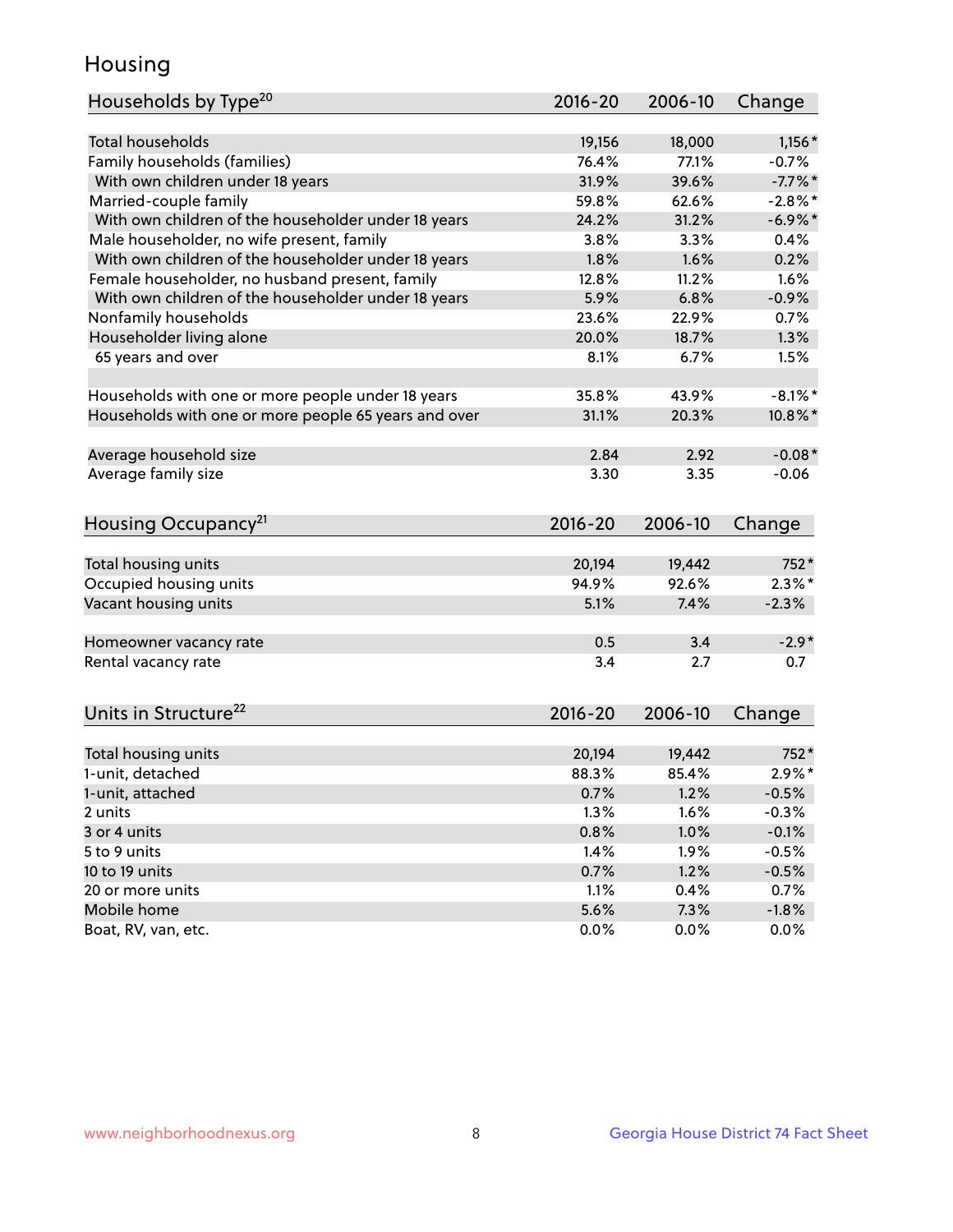## Housing, Continued...

| Year Structure Built <sup>23</sup>             | 2016-20     | 2006-10 | Change     |
|------------------------------------------------|-------------|---------|------------|
| Total housing units                            | 20,194      | 19,442  | 752*       |
| Built 2014 or later                            | 5.4%        | (X)     | (X)        |
| Built 2010 to 2013                             | 1.5%        | (X)     | (X)        |
| Built 2000 to 2009                             | 24.4%       | 27.0%   | $-2.6%$    |
| Built 1990 to 1999                             | 23.8%       | 26.8%   | $-3.0\%$ * |
| Built 1980 to 1989                             | 19.7%       | 22.3%   | $-2.6\%$ * |
| Built 1970 to 1979                             | 12.9%       | 12.1%   | 0.8%       |
| Built 1960 to 1969                             | 5.4%        | 5.3%    | 0.0%       |
| Built 1950 to 1959                             | 3.5%        | 1.8%    | $1.7\%$ *  |
| Built 1940 to 1949                             | 1.5%        | 1.7%    | $-0.2%$    |
| Built 1939 or earlier                          | 1.9%        | 2.9%    | $-1.0%$    |
| Housing Tenure <sup>24</sup>                   | $2016 - 20$ | 2006-10 | Change     |
| Occupied housing units                         | 19,156      | 18,000  | $1,156*$   |
| Owner-occupied                                 | 80.2%       | 81.9%   | $-1.6%$    |
| Renter-occupied                                | 19.8%       | 18.1%   | 1.6%       |
| Average household size of owner-occupied unit  | 2.87        | 2.93    | $-0.05*$   |
| Average household size of renter-occupied unit | 2.71        | 2.90    | $-0.20$    |
| Residence 1 Year Ago <sup>25</sup>             | $2016 - 20$ | 2006-10 | Change     |
| Population 1 year and over                     | 54,592      | 52,327  | $2,265*$   |
| Same house                                     | 89.8%       | 84.5%   | $5.3\%$ *  |
| Different house in the U.S.                    | 9.9%        | 15.3%   | $-5.4\%$ * |
| Same county                                    | 3.3%        | 6.9%    | $-3.7\%$ * |
| Different county                               | 6.6%        | 8.4%    | $-1.7%$    |
| Same state                                     | 4.7%        | 5.7%    | $-0.9%$    |
| Different state                                | 1.9%        | 2.7%    | $-0.8%$    |
| Abroad                                         | 0.3%        | 0.2%    | 0.1%       |
| Value of Housing Unit <sup>26</sup>            | $2016 - 20$ | 2006-10 | Change     |
| Owner-occupied units                           | 15,369      | 14,736  | 634        |
| Less than \$50,000                             | 5.6%        | 4.2%    | 1.5%       |
| \$50,000 to \$99,999                           | 12.9%       | 10.2%   | 2.7%       |
| \$100,000 to \$149,999                         | 14.0%       | 18.6%   | $-4.6\%$ * |
| \$150,000 to \$199,999                         | 18.1%       | 22.0%   | $-3.9\%$ * |
| \$200,000 to \$299,999                         | 20.2%       | 21.9%   | $-1.8%$    |
| \$300,000 to \$499,999                         | 20.7%       | 16.4%   | 4.4%*      |
| \$500,000 to \$999,999                         | 8.2%        | 6.2%    | 2.0%       |
| \$1,000,000 or more                            | 0.4%        | 0.6%    | $-0.2%$    |
| Median (dollars)                               | 198,406     | 184,596 | 13,810*    |
| Mortgage Status <sup>27</sup>                  | $2016 - 20$ | 2006-10 | Change     |
| Owner-occupied units                           | 15,369      | 14,736  | 634        |
| Housing units with a mortgage                  | 66.5%       | 74.8%   | $-8.3\%$ * |
| Housing units without a mortgage               | 33.5%       | 25.2%   | $8.3\%$ *  |
|                                                |             |         |            |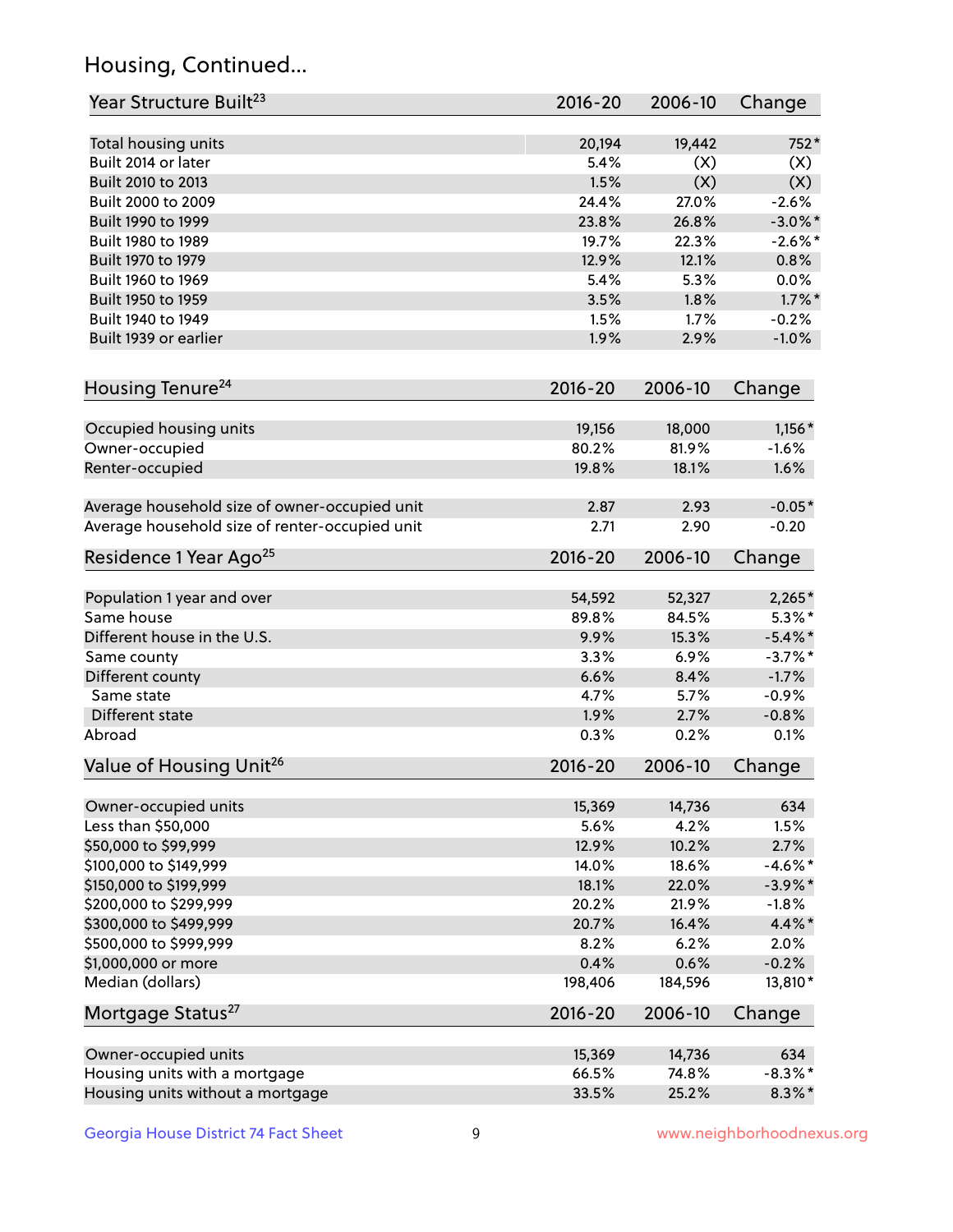## Housing, Continued...

| Selected Monthly Owner Costs <sup>28</sup>                                            | 2016-20     | 2006-10 | Change     |
|---------------------------------------------------------------------------------------|-------------|---------|------------|
| Housing units with a mortgage                                                         | 10,216      | 11,021  | $-805*$    |
| Less than \$300                                                                       | 0.2%        | 0.1%    | 0.1%       |
| \$300 to \$499                                                                        | 1.1%        | 0.6%    | 0.5%       |
| \$500 to \$999                                                                        | 19.2%       | 16.0%   | 3.2%       |
| \$1,000 to \$1,499                                                                    | 31.5%       | 29.5%   | 2.0%       |
| \$1,500 to \$1,999                                                                    | 20.9%       | 26.3%   | $-5.4\%$ * |
| \$2,000 to \$2,999                                                                    | 17.9%       | 18.9%   | $-0.9%$    |
| \$3,000 or more                                                                       | 9.2%        | 8.6%    | 0.5%       |
| Median (dollars)                                                                      | 1,459       | 1,573   | $-114*$    |
| Housing units without a mortgage                                                      | 5,153       | 3,715   | $1,438*$   |
| Less than \$150                                                                       | 1.3%        | 2.0%    | $-0.7%$    |
| \$150 to \$249                                                                        | 8.4%        | 11.2%   | $-2.8%$    |
| \$250 to \$349                                                                        | 17.2%       | 23.5%   | $-6.3%$    |
| \$350 to \$499                                                                        | 29.1%       | 28.6%   | 0.5%       |
| \$500 to \$699                                                                        | 27.2%       | 20.7%   | 6.5%       |
| \$700 or more                                                                         | 16.9%       | 14.1%   | 2.8%       |
| Median (dollars)                                                                      | 470         | 417     | $53*$      |
| Selected Monthly Owner Costs as a Percentage of<br>Household Income <sup>29</sup>     | $2016 - 20$ | 2006-10 | Change     |
| Housing units with a mortgage (excluding units where<br>SMOCAPI cannot be computed)   | 10,185      | 10,947  | $-762$     |
| Less than 20.0 percent                                                                | 52.8%       | 35.0%   | 17.7%*     |
| 20.0 to 24.9 percent                                                                  | 13.2%       | 16.4%   | $-3.3\%$ * |
| 25.0 to 29.9 percent                                                                  | 9.9%        | 14.1%   | $-4.1\%$ * |
| 30.0 to 34.9 percent                                                                  | 4.6%        | 8.7%    | $-4.1\%$ * |
| 35.0 percent or more                                                                  | 19.6%       | 25.7%   | $-6.2\%$ * |
| Not computed                                                                          | 31          | 74      | $-43$      |
| Housing unit without a mortgage (excluding units where<br>SMOCAPI cannot be computed) | 5,090       | 3,688   | 1,402*     |
| Less than 10.0 percent                                                                | 46.7%       | 47.5%   | $-0.9%$    |
| 10.0 to 14.9 percent                                                                  | 24.1%       | 19.5%   | 4.6%       |
| 15.0 to 19.9 percent                                                                  | 6.5%        | 10.9%   | $-4.4%$    |
| 20.0 to 24.9 percent                                                                  | 10.3%       | 5.3%    | 5.0%       |
| 25.0 to 29.9 percent                                                                  | 4.2%        | 5.2%    | $-1.0%$    |
| 30.0 to 34.9 percent                                                                  | 1.2%        | 2.2%    | $-1.0%$    |
| 35.0 percent or more                                                                  | 7.1%        | 9.3%    | $-2.3%$    |
| Not computed                                                                          | 63          | 27      | 36         |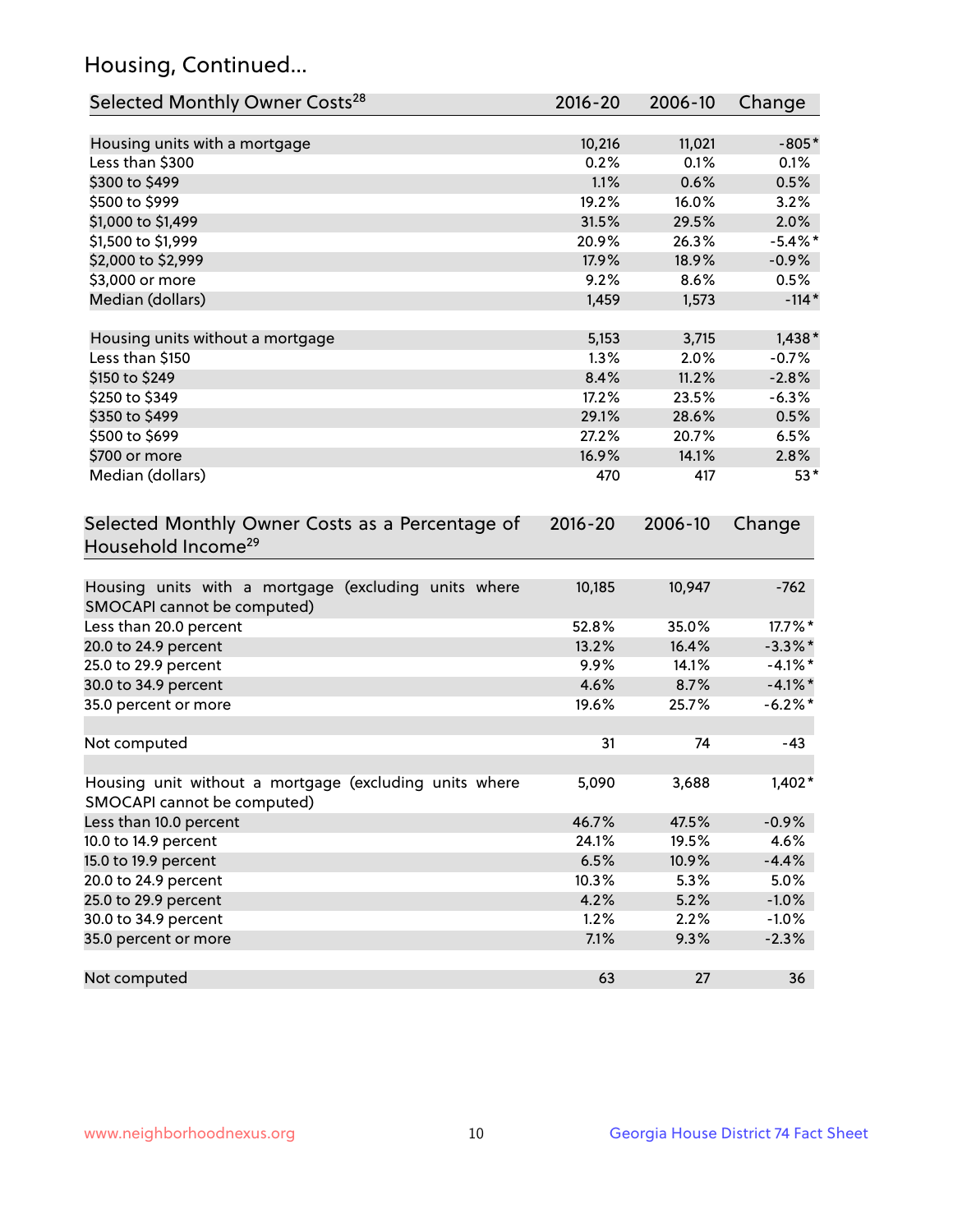## Housing, Continued...

| Gross Rent <sup>30</sup>   | 2016-20 | 2006-10 | Change   |
|----------------------------|---------|---------|----------|
|                            |         |         |          |
| Occupied units paying rent | 3,499   | 2,937   | $562*$   |
| Less than \$200            | 0.0%    | 0.4%    | $-0.4%$  |
| \$200 to \$499             | 2.3%    | 8.9%    | $-6.5%$  |
| \$500 to \$749             | 8.3%    | 19.0%   | $-10.7%$ |
| \$750 to \$999             | 25.0%   | 36.3%   | $-11.3%$ |
| \$1,000 to \$1,499         | 43.5%   | 25.5%   | 18.1%    |
| \$1,500 to \$1,999         | 13.1%   | 7.6%    | 5.4%     |
| \$2,000 or more            | 7.8%    | 2.4%    | 5.5%     |
| Median (dollars)           | 1,140   | 993     | $147*$   |
|                            |         |         |          |
| No rent paid               | 288     | 327     | $-40$    |

| Gross Rent as a Percentage of Household Income <sup>31</sup>                   | $2016 - 20$ | 2006-10  | Change  |
|--------------------------------------------------------------------------------|-------------|----------|---------|
|                                                                                |             |          |         |
| Occupied units paying rent (excluding units where GRAPI<br>cannot be computed) | 3,454       | 2,910    | 543     |
| Less than 15.0 percent                                                         | 13.8%       | 6.6%     | 7.2%    |
| 15.0 to 19.9 percent                                                           | 10.9%       | $10.0\%$ | 0.9%    |
| 20.0 to 24.9 percent                                                           | 16.4%       | 10.7%    | 5.6%    |
| 25.0 to 29.9 percent                                                           | 11.2%       | 15.6%    | $-4.4%$ |
| 30.0 to 34.9 percent                                                           | 7.4%        | $10.0\%$ | $-2.6%$ |
| 35.0 percent or more                                                           | 40.4%       | 47.1%    | $-6.7%$ |
|                                                                                |             |          |         |
| Not computed                                                                   | 333         | 354      | $-21$   |

## Transportation

| Commuting to Work <sup>32</sup>           | 2016-20 | 2006-10 | Change     |
|-------------------------------------------|---------|---------|------------|
|                                           |         |         |            |
| Workers 16 years and over                 | 24,254  | 23,539  | 715        |
| Car, truck, or van - drove alone          | 81.4%   | 80.3%   | 1.0%       |
| Car, truck, or van - carpooled            | 6.0%    | 11.8%   | $-5.8\%$ * |
| Public transportation (excluding taxicab) | 0.5%    | 1.1%    | $-0.6%$    |
| Walked                                    | 0.4%    | 0.4%    | 0.0%       |
| Other means                               | 1.5%    | $1.4\%$ | 0.1%       |
| Worked at home                            | 10.2%   | 5.0%    | $5.2\%$ *  |
|                                           |         |         |            |
| Mean travel time to work (minutes)        | 33.0    | 31.7    | 1.3        |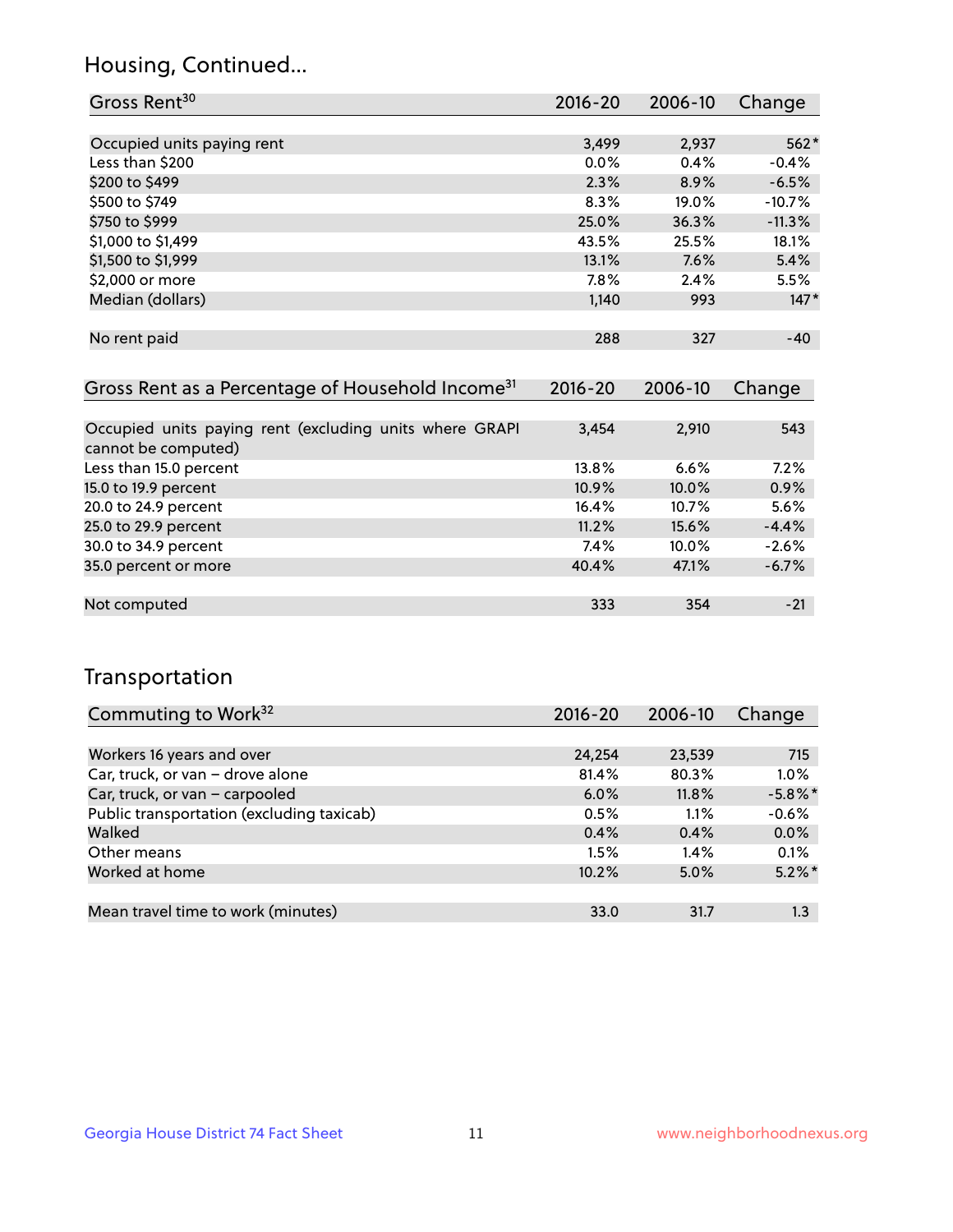## Transportation, Continued...

| Vehicles Available <sup>33</sup> | $2016 - 20$ | 2006-10 | Change   |
|----------------------------------|-------------|---------|----------|
|                                  |             |         |          |
| Occupied housing units           | 19,156      | 18,000  | $1,156*$ |
| No vehicles available            | 3.6%        | 2.8%    | 0.8%     |
| 1 vehicle available              | 22.6%       | 25.7%   | $-3.1%$  |
| 2 vehicles available             | 40.8%       | 39.7%   | 1.1%     |
| 3 or more vehicles available     | 33.0%       | 31.7%   | 1.3%     |

#### Health

| Health Insurance coverage <sup>34</sup>                 | 2016-20 |
|---------------------------------------------------------|---------|
|                                                         |         |
| Civilian Noninstitutionalized Population                | 54,382  |
| With health insurance coverage                          | 89.6%   |
| With private health insurance coverage                  | 71.2%   |
| With public health coverage                             | 31.5%   |
| No health insurance coverage                            | 10.4%   |
| Civilian Noninstitutionalized Population Under 19 years | 14,021  |
| No health insurance coverage                            | 4.4%    |
| Civilian Noninstitutionalized Population 19 to 64 years | 31,606  |
| In labor force:                                         | 24,063  |
| Employed:                                               | 22,941  |
| With health insurance coverage                          | 86.9%   |
| With private health insurance coverage                  | 83.4%   |
| With public coverage                                    | 5.5%    |
| No health insurance coverage                            | 13.1%   |
| Unemployed:                                             | 1,121   |
| With health insurance coverage                          | 57.0%   |
| With private health insurance coverage                  | 52.5%   |
| With public coverage                                    | 4.9%    |
| No health insurance coverage                            | 43.0%   |
| Not in labor force:                                     | 7,543   |
| With health insurance coverage                          | 79.5%   |
| With private health insurance coverage                  | 58.2%   |
| With public coverage                                    | 30.1%   |
| No health insurance coverage                            | 20.5%   |